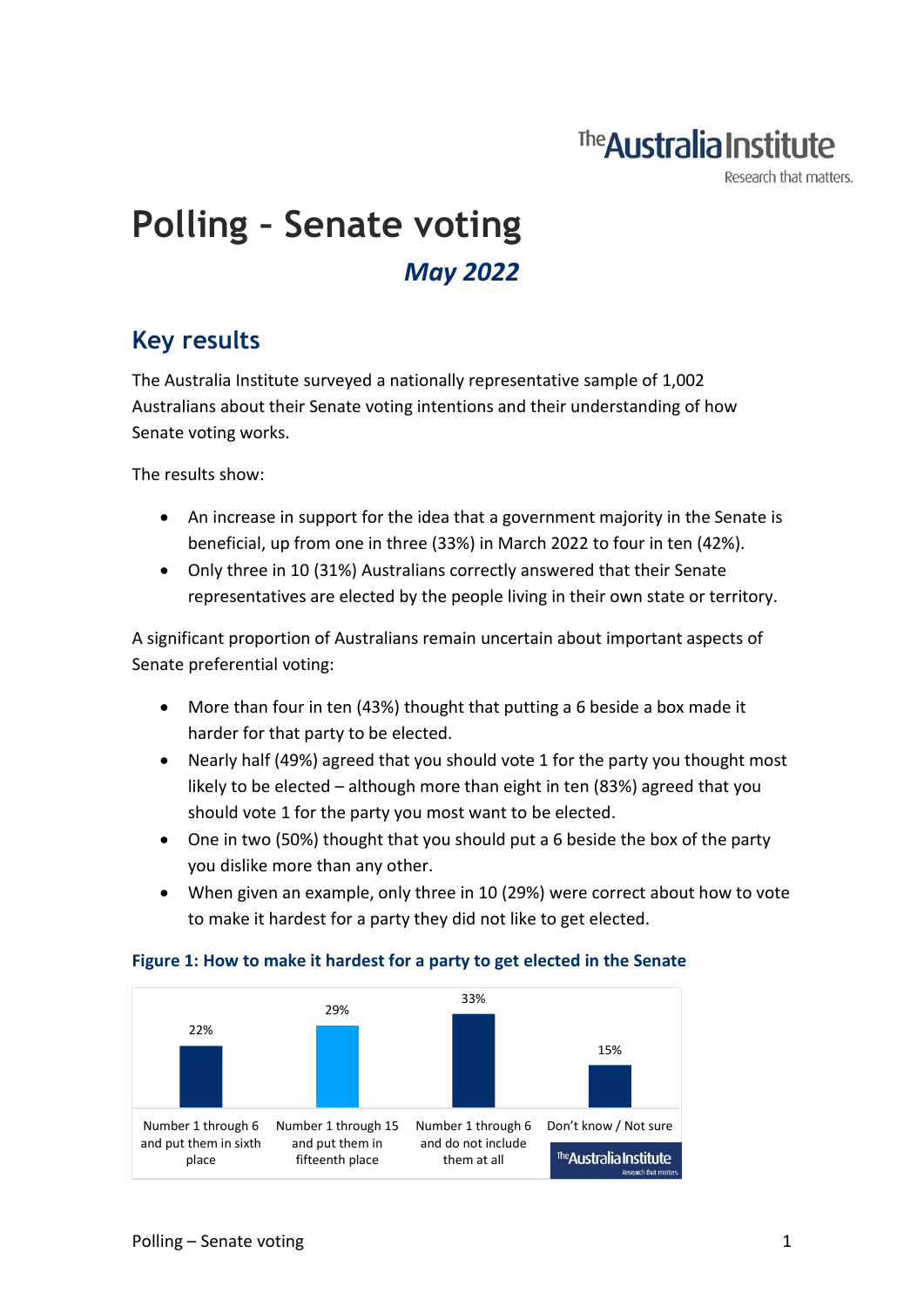### **Is a government majority in the Senate beneficial?**

Respondents were reminded that the government of the day does not have a majority in the Senate, it must gain support from other Senators in order to pass legislation into law. They were then asked whether they considered it better for Australia if the government of the day does or does not have a majority in the Senate.

- More than four in ten respondents (42%) thought that a government majority was better, up from one in three (33%) in January 2022.
- However, those saying that it is better for the country if the government does not have a majority in the Senate has remained steady at three in 10 (31% in May, 32% in January).
- The highest level of support for a government majority came from Coalition voters (58%), compared with 37% among Labor voters.

Although levels of support for a government Senate majority were lower in the minor parties – 29% among Greens voters, 34% among One Nation voters, and 27% among Independent/Other voters – they were nonetheless higher than might have been expected, given that the influence of those parties in that chamber is reduced by a government majority.



#### **Figure 2: Better if the Government does/does not have a Senate majority**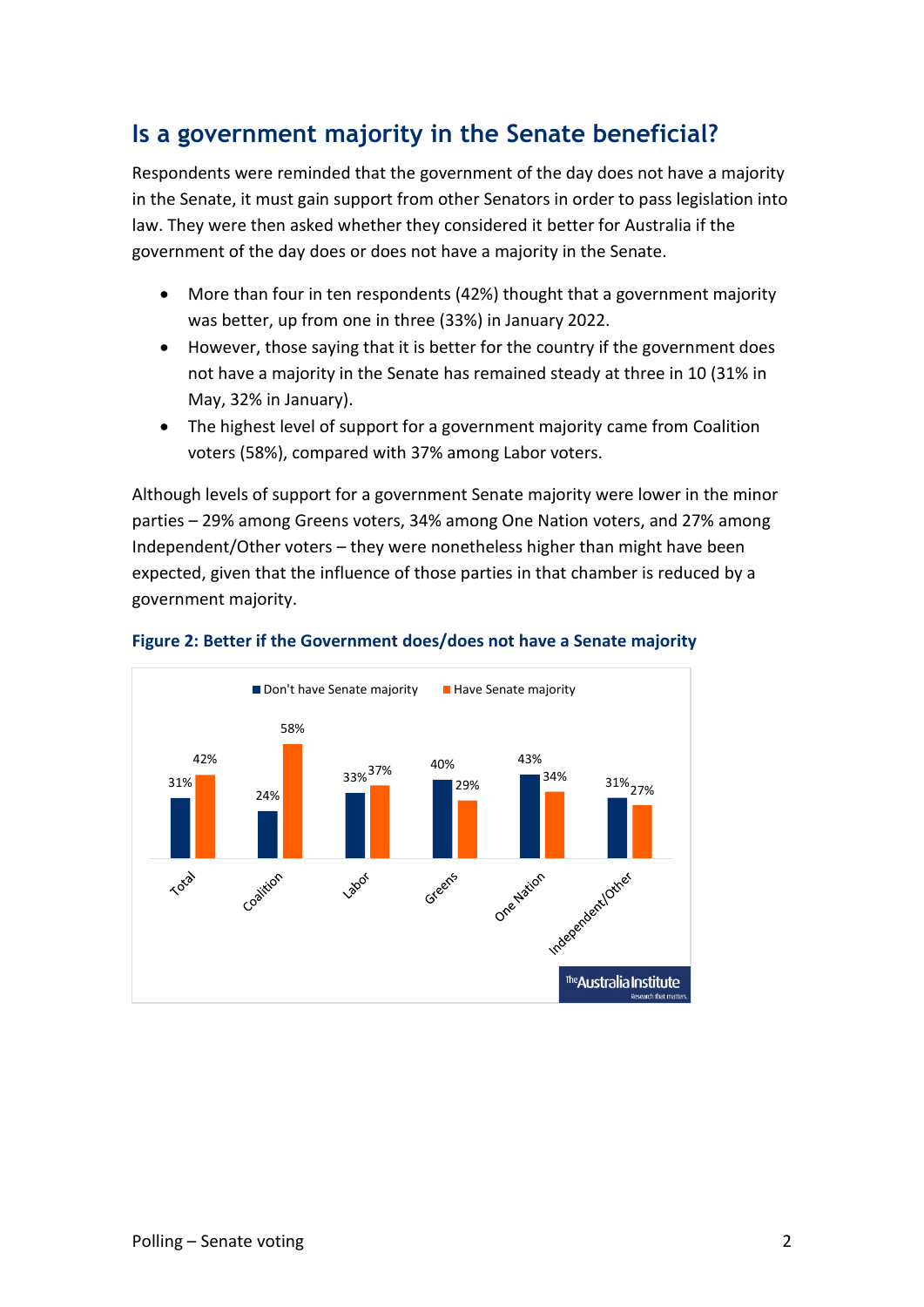### **Knowledge of Senate voting process**

Respondents were asked a series of questions that tested their understanding of the Senate voting process.

Overall, only three of the seven questions in this section were answered correctly by a majority of respondents:

- You should vote 1 for the party you most want to be elected (83% agreed);
- You can't help a party be elected if you have not given a number to that party (71% agreed); and
- You are allowed to number every box above the line (60%).

Overall, confusion about the Senate voting system appeared high:

- What it means when you vote 1 for a party:
	- o Nearly half (49%) agreed that you should vote 1 for the party you thought most likely to be elected.
	- o This was despite the fact mentioned above that 84% agreed that they should vote 1 for the party they most want to be elected.
- How best to indicate lack of support for a party.
	- o More than 4 in 10 (43%) thought that putting a 6 beside a party's box made it harder for that party to be elected.
	- o More people agreed that putting a 6 beside the box of the party you liked least (50%) would be more effective than leaving the box blank (43%).
- The effect of numbering more than six boxes:
	- o More than one third (38%) thought that numbering the boxes beyond 6 would make the ballot paper invalid.
	- o One in five (20%) thought you are not allowed to number every box above the line.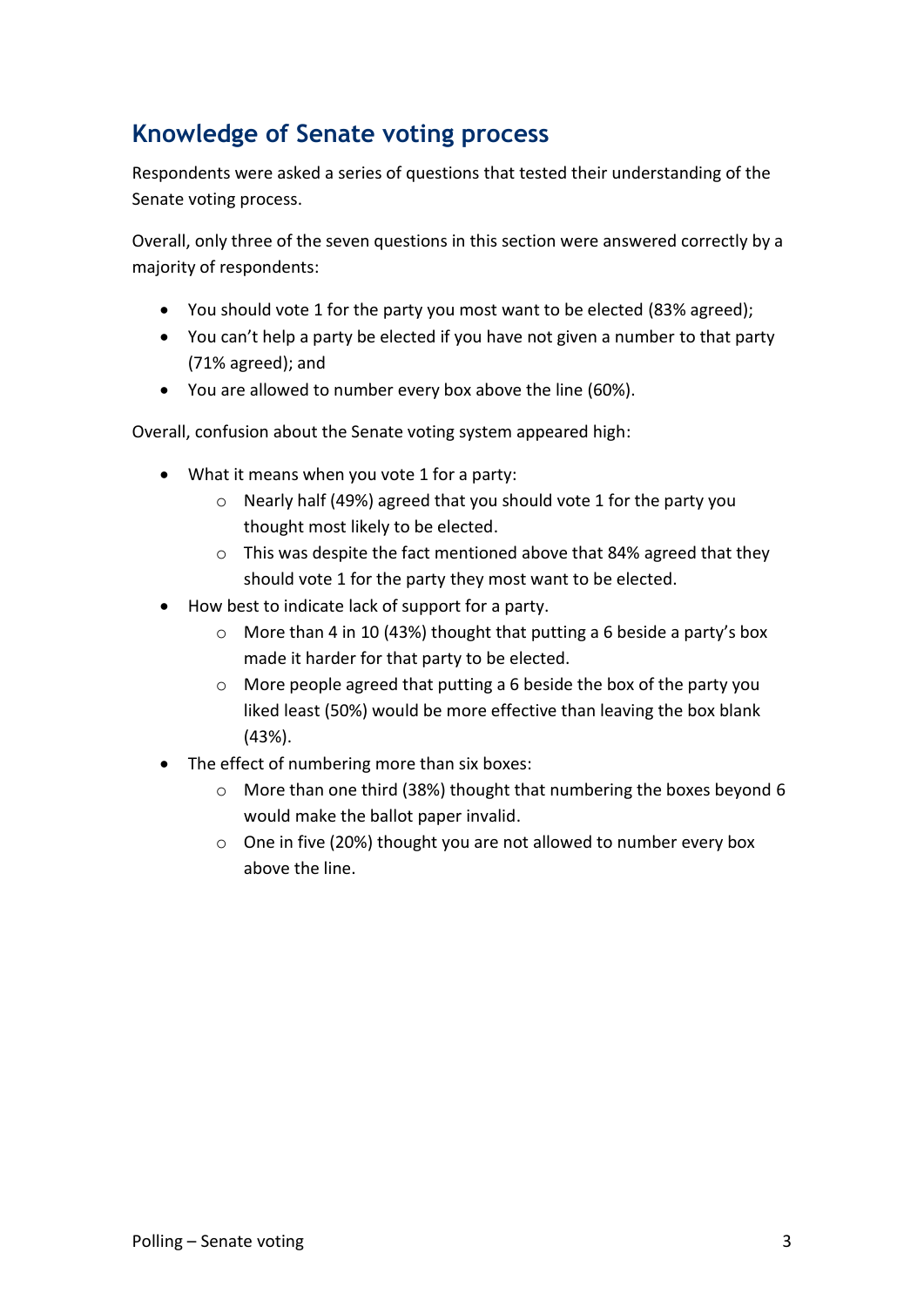#### **Figure 3: Knowledge of Senate voting**

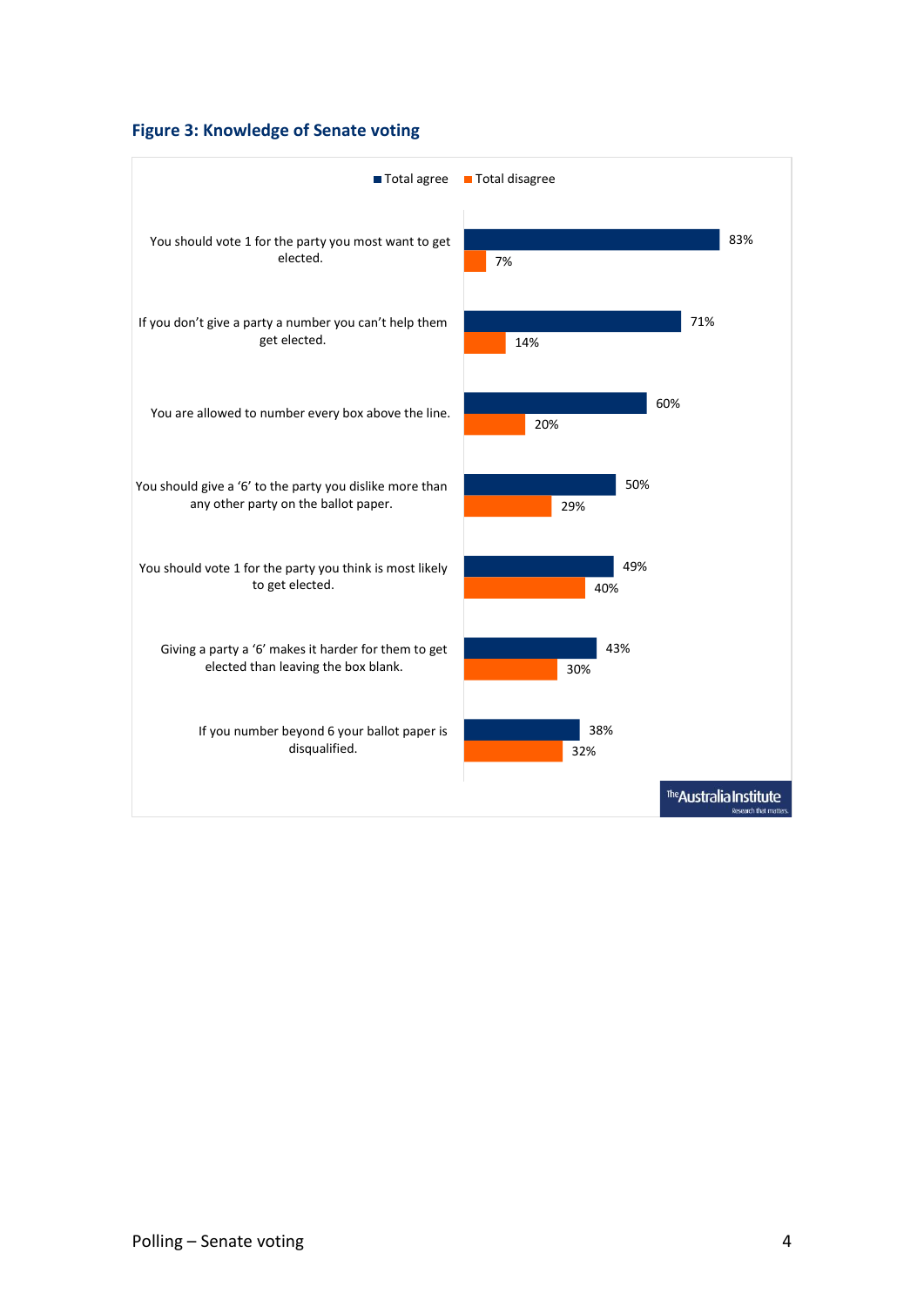### **Test of understanding of the Senate voting system**

To further test understanding of the Senate voting system, respondents were asked which party they would like *least* to be elected to the Senate, and then given a hypothetical scenario:

Imagine there are 15 parties running for election in the Senate in your state or territory.

If you wanted to stop [response from previous question] senators from being elected, how would you vote above the line to make it hardest for them to get elected?

- Number 1 through 6 and put them in sixth place
- Number 1 through 15 and put them in fifteenth place
- Number 1 through 6 and do not include them at all
- Don't know / Not sure

The responses to this question indicate that Australians do not understand how to cast their Senate vote most effectively.

- Only three in 10 (29%) correctly answered that numbering 1 through 15 and putting their least-liked party 15<sup>th</sup> would make it hardest for them to get elected.
- One in three (33%) wrongly answered that numbering 1 through 6 and not including their least-liked party would make it hardest for them to get elected.
- One in five (22%) wrongly answered that numbering 1 through 6 and putting their least-liked party sixth would make it hardest for them to get elected.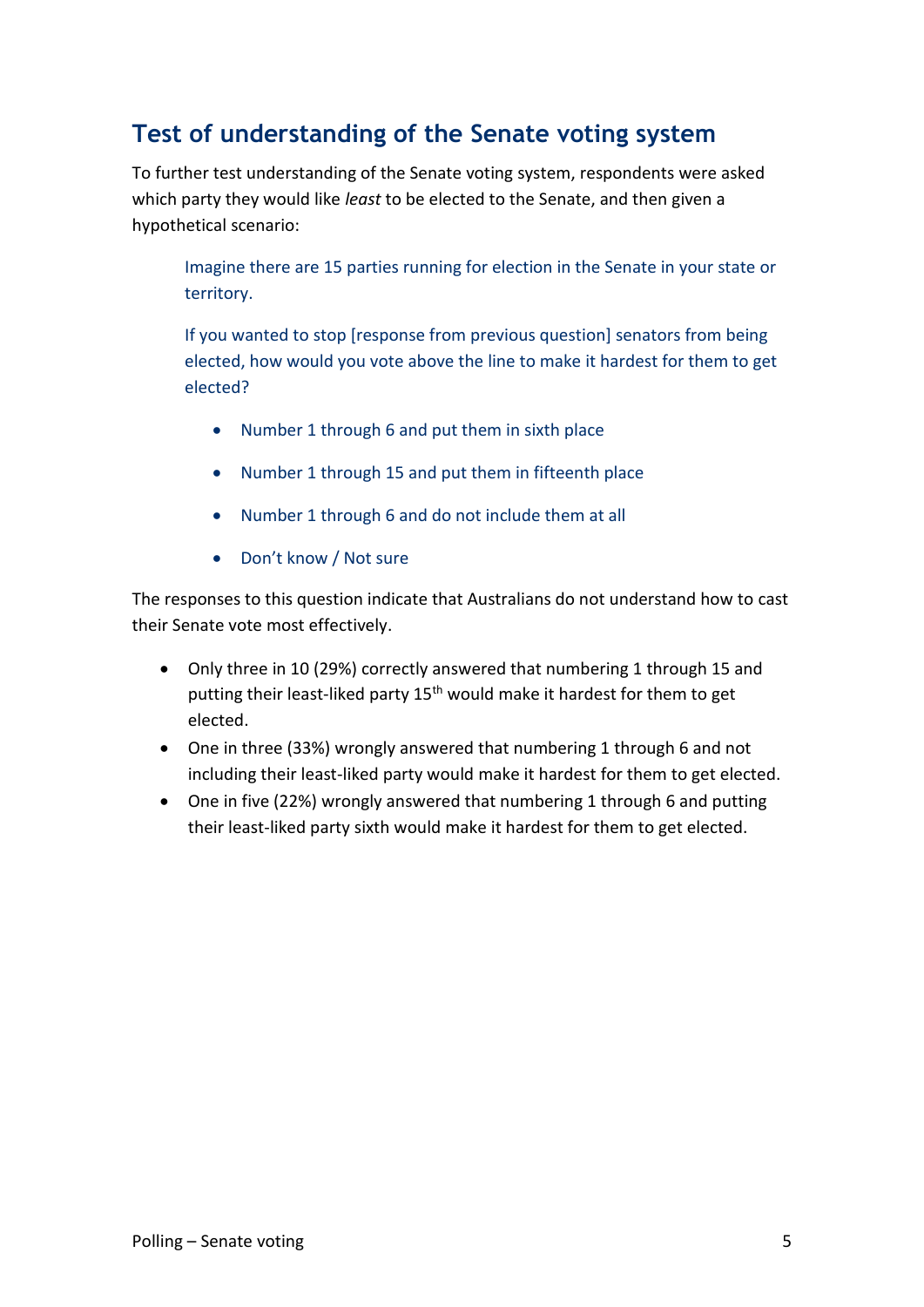

#### **Figure 4: How to make it hardest for a party to get elected in the Senate (correct answer in light blue)**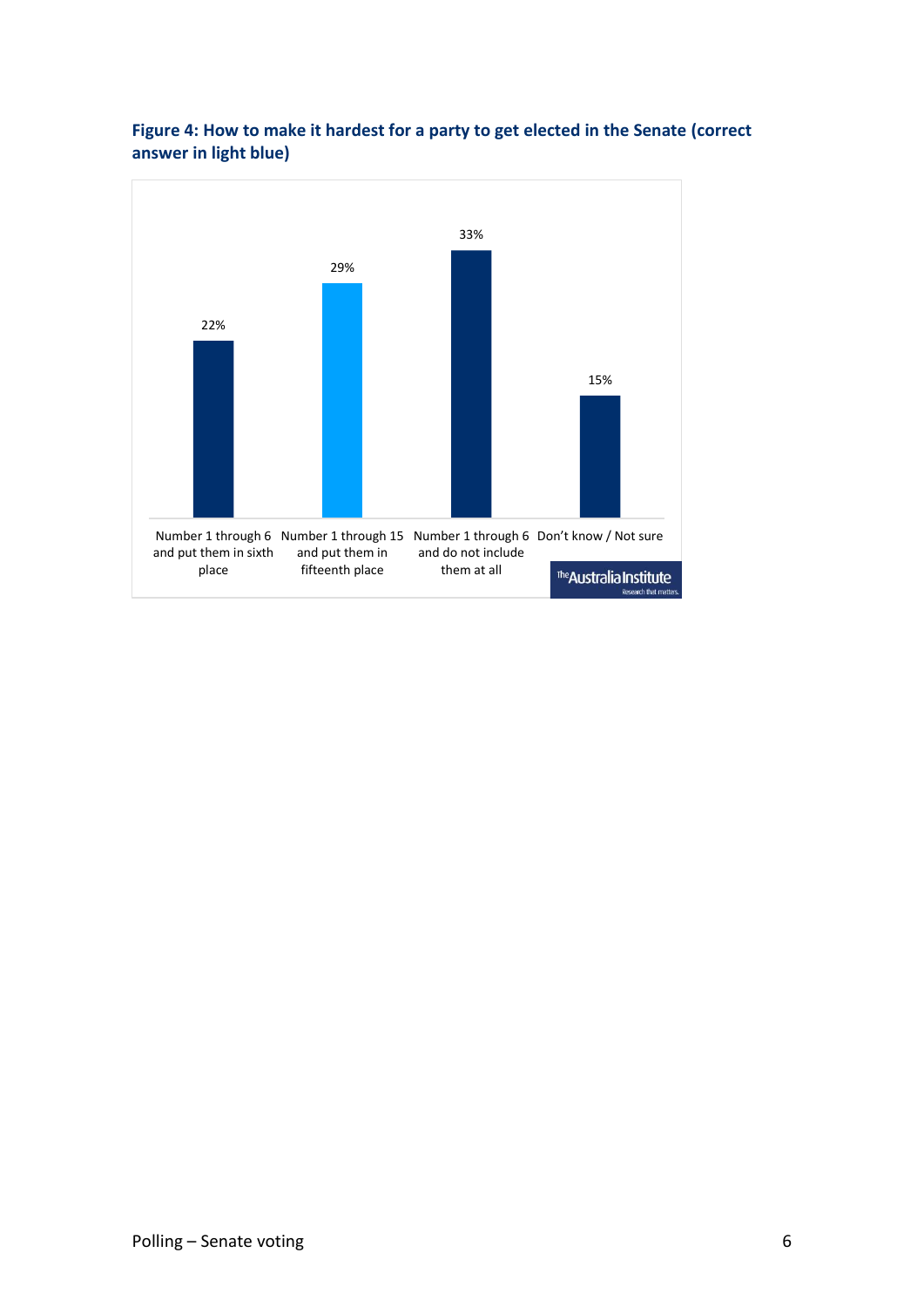### **Who elects your Senators?**

Respondents were asked where the people who elected their Senate representatives lived.

- Less than one in three (31%) correctly identified the people in their own state or territory as the people who elected their senators.
	- o More males (37%) than females (26%) gave the correct response.
- One in four (26%) answered that people across the country elect their senators, about the same number that answered that people in their local area elect their senators (24%).
- A further one in five (18%) answered "Don't know / Not sure".



**Figure 5: Who elects your senators?**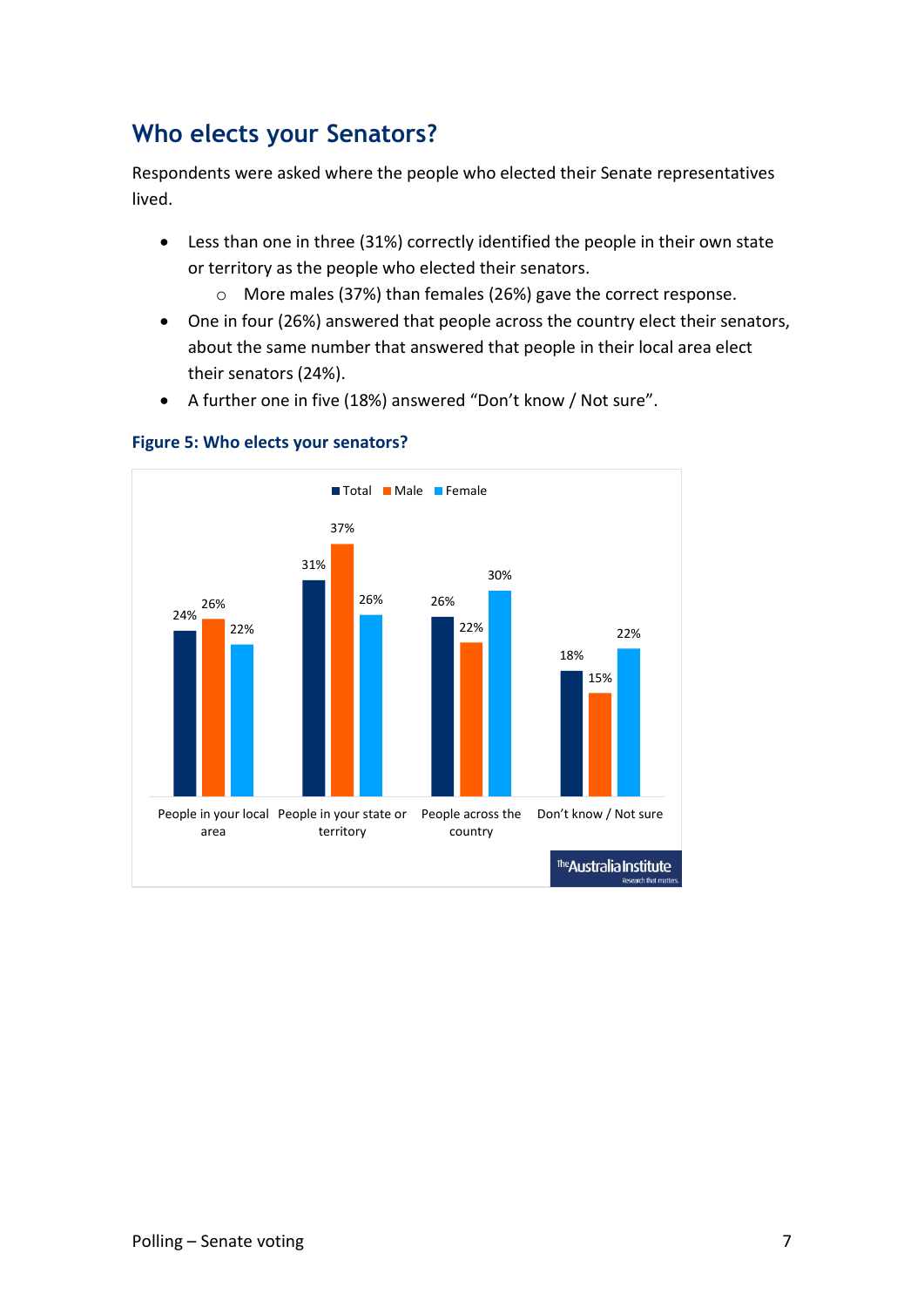### **Method**

Between 3 and 6 May 2022, the Australia Institute surveyed 1,002 adults living in Australia, online through Dynata's panel, with nationally representative samples by gender, age group and state/territory.

Voting crosstabs show voting intentions for the House of Representatives. Those who were undecided were asked which way they were leaning; these leanings are included in voting intention crosstabs.

The research is compliant with the [Australian Polling Council Quality Mark standards.](https://www.australianpollingcouncil.com/code-of-conduct) The long methodology disclosure statement follows.

#### **Long disclosure statement**

The results were weighted by three variables (gender, age group, and state or territory) based on Australian Bureau of Statistics ["National, state and territory](https://www.abs.gov.au/statistics/people/population/national-state-and-territory-population/latest-release)  [population"](https://www.abs.gov.au/statistics/people/population/national-state-and-territory-population/latest-release) data, using the raking method. This resulted in an effective sample size of 996.

The margin of error (95% confidence level) for the national results is 3%.

Results are shown only for larger states.

Voting intention questions appeared just after the initial demographic questions, and before policy questions. Respondents who answered "Don't know / Not sure" for voting intention were then asked a leaning question; these leanings are included in voting intention crosstabs. "Coalition" includes separate responses for Liberal and National. "Other" refers to Independent/Other, and minor parties in cases where they were included in the voting intention but represent too small a sample to be reported separately in the crosstabs.

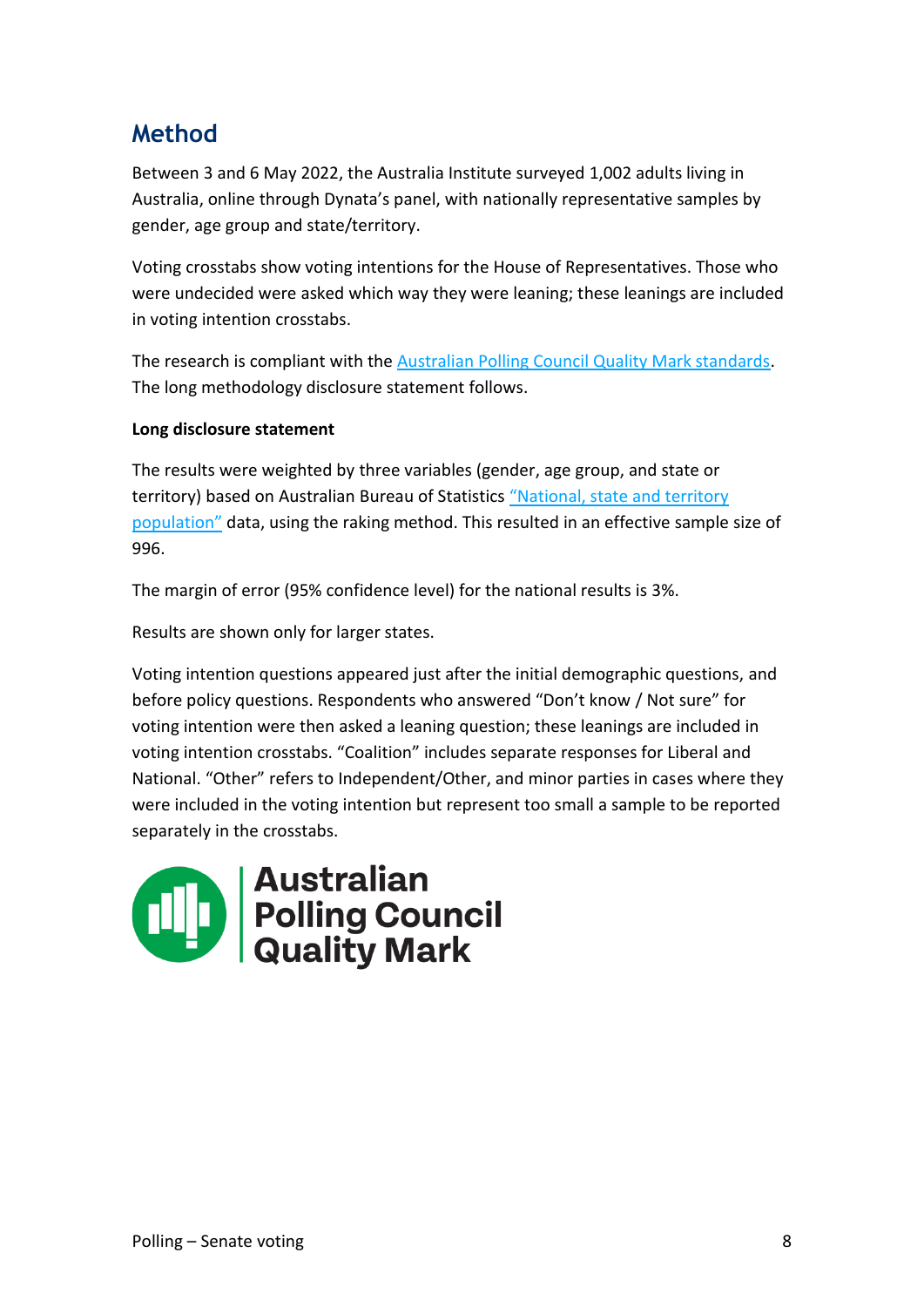### **Detailed results**

No preceding questions in the poll are expected to have influenced the results of the questions published here.

**If the government of the day does not have a majority in the Senate, it must gain support from other Senators in order to pass legislation into law. In your view, is it better for Australia if the government of the day:**

|                        | <b>Total</b> | <b>Male</b> | <b>Female</b> | <b>NSW</b> | <b>VIC</b> | <b>QLD</b> | <b>WA</b> |
|------------------------|--------------|-------------|---------------|------------|------------|------------|-----------|
| Does not have a Senate | 31%          | 33%         | 28%           | 31%        | 27%        | 26%        | 33%       |
| majority and must seek |              |             |               |            |            |            |           |
| support from other     |              |             |               |            |            |            |           |
| Senators to pass       |              |             |               |            |            |            |           |
| legislation?           |              |             |               |            |            |            |           |
| Does have a Senate     | 42%          | 45%         | 40%           | 45%        | 44%        | 43%        | 34%       |
| majority and can pass  |              |             |               |            |            |            |           |
| legislation itself?    |              |             |               |            |            |            |           |
| Don't know / Not sure  | 27%          | 21%         | 33%           | 24%        | 29%        | 31%        | 32%       |

|                                                                                                           | <b>Total</b> | <b>Coalition</b> | Labor | Greens | One<br><b>Nation</b> | <b>Other</b> |
|-----------------------------------------------------------------------------------------------------------|--------------|------------------|-------|--------|----------------------|--------------|
| Does not have a Senate<br>majority and must seek<br>support from other<br>Senators to pass<br>legislation | 31%          | 24%              | 33%   | 40%    | 43%                  | 31%          |
| Does have a Senate<br>majority and can pass<br>legislation itself                                         | 42%          | 58%              | 37%   | 29%    | 34%                  | 27%          |
| Don't know / Not sure                                                                                     | 27%          | 18%              | 30%   | 31%    | 24%                  | 42%          |

|                                 | Total | 18-29 | 30-39 | 40-49 | 50-59 | $60+$ |
|---------------------------------|-------|-------|-------|-------|-------|-------|
| Does not have a Senate          | 31%   | 35%   | 33%   | 28%   | 33%   | 26%   |
| majority and must seek          |       |       |       |       |       |       |
| support from other Senators     |       |       |       |       |       |       |
| to pass legislation             |       |       |       |       |       |       |
| Does have a Senate majority     | 42%   | 37%   | 40%   | 33%   | 38%   | 55%   |
| and can pass legislation itself |       |       |       |       |       |       |
| Don't know / Not sure           | 27%   | 28%   | 27%   | 38%   | 29%   | 19%   |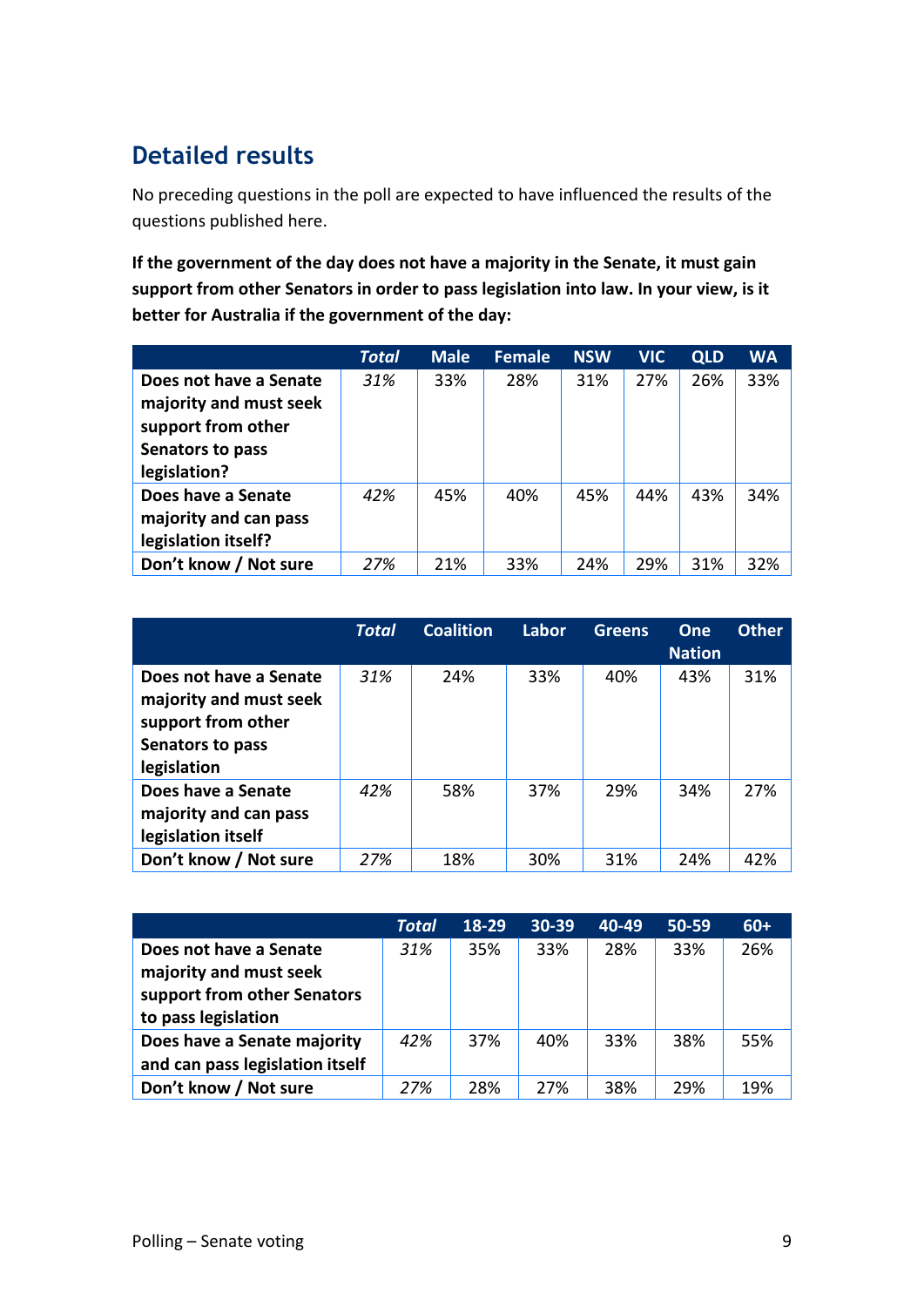**Who elects the Senators who represent you?**

|                                   |     |     | <b>Total Male Female NSW</b> |     | <b>NIC</b> | <b>OLD</b> | <b>WA</b> |
|-----------------------------------|-----|-----|------------------------------|-----|------------|------------|-----------|
| People in your local area         | 24% | 26% | 22%                          | 25% | 28%        | 21%        | 14%       |
| People in your state or territory | 31% | 37% | 26%                          | 29% |            | 33% 30%    | 33%       |
| People across the country         | 26% | 22% | 30%                          | 29% | 22%        | 30%        | 29%       |
| Don't know / Not sure             | 18% | 15% | 22%                          | 17% | 18%        | 20%        | 24%       |

|                         | Total | <b>Coalition</b> | Labor | <b>Greens</b> | <b>One</b>    | <b>Other</b> |
|-------------------------|-------|------------------|-------|---------------|---------------|--------------|
|                         |       |                  |       |               | <b>Nation</b> |              |
| People in your local    | 24%   | 22%              | 26%   | 22%           | 32%           | 22%          |
| area                    |       |                  |       |               |               |              |
| People in your state or | 31%   | 38%              | 28%   | 26%           | 29%           | 28%          |
| territory               |       |                  |       |               |               |              |
| People across the       | 26%   | 30%              | 27%   | 27%           | 17%           | 17%          |
| country                 |       |                  |       |               |               |              |
| Don't know / Not sure   | 18%   | 10%              | 18%   | 25%           | 22%           | 32%          |

|                                   |     | Total 18-29 30-39 |     | 40-49 | 50-59 | $60+$ |
|-----------------------------------|-----|-------------------|-----|-------|-------|-------|
| People in your local area         | 24% | 28%               | 28% | 25%   | 22%   | 20%   |
| People in your state or territory | 31% | 23%               | 28% | 26%   | 38%   | 39%   |
| People across the country         | 26% | 27%               | 28% | 20%   | 23%   | 29%   |
| Don't know / Not sure             | 18% | 23%               | 16% | 29%   | 16%   | 12%   |

**On the Senate election ballot paper, you can vote 'above the line' by numbering at least 6 of the boxes in the order of your choice (with number 1 as your first choice). Thinking about voting 'above the line', to what extent do you agree or disagree with the following?**

**Giving a party a '6' makes it harder for them to get elected than leaving the box blank.**

|                          | Total | <b>Male</b> | <b>Female</b> | <b>NSW</b> | <b>VIC</b> | <b>QLD</b> | WA  |
|--------------------------|-------|-------------|---------------|------------|------------|------------|-----|
| <b>Strongly agree</b>    | 17%   | 18%         | 16%           | 14%        | 21%        | 19%        | 13% |
| Agree                    | 26%   | 26%         | 27%           | 30%        | 27%        | 23%        | 24% |
| <b>Disagree</b>          | 19%   | 21%         | 17%           | 16%        | 19%        | 22%        | 22% |
| <b>Strongly disagree</b> | 11%   | 11%         | 11%           | 13%        | 10%        | 9%         | 13% |
| Don't know / Not sure    | 26%   | 23%         | 29%           | 27%        | 23%        | 27%        | 28% |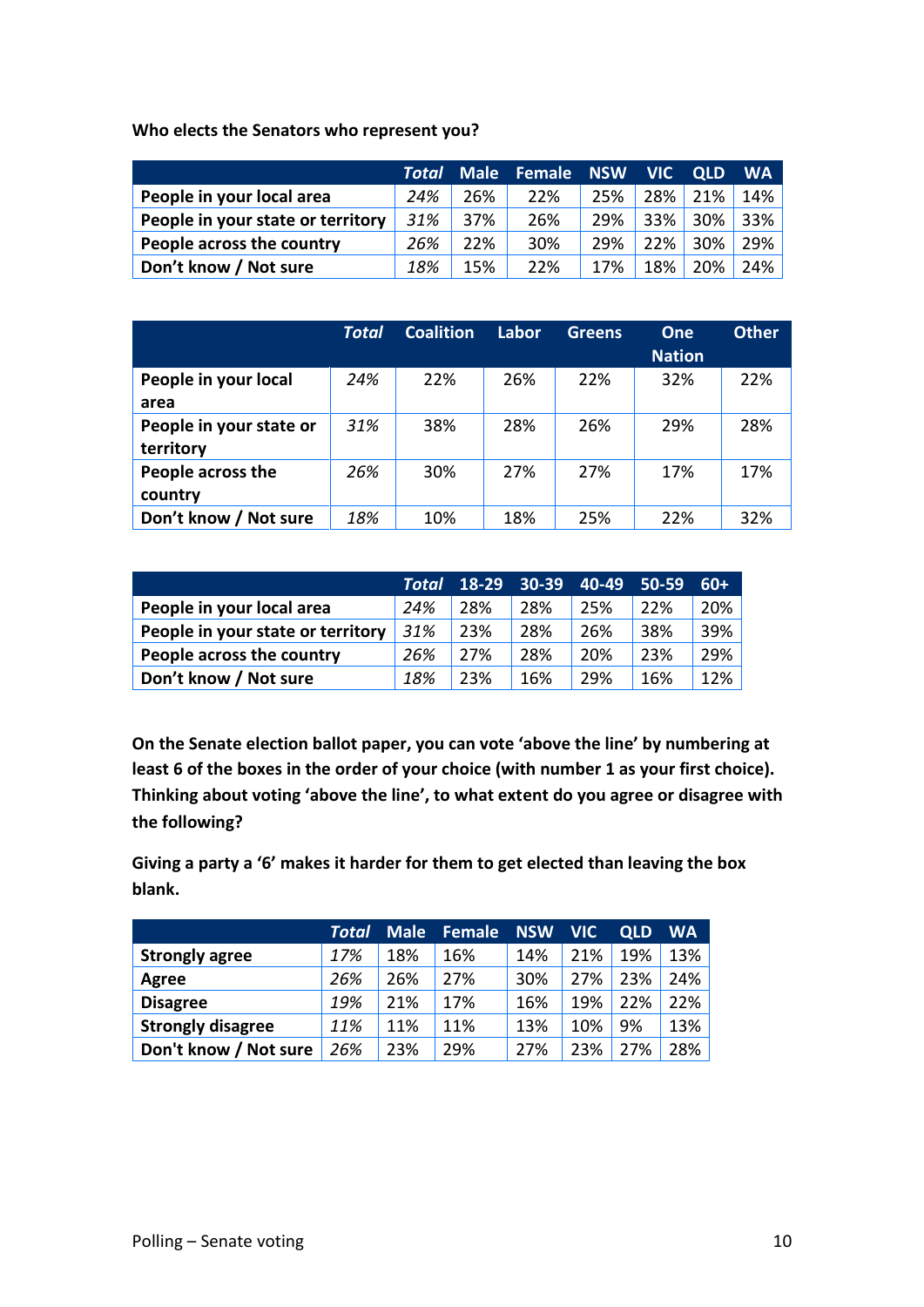|                          | Total | <b>Coalition</b> | Labor | <b>Greens</b> | <b>One Nation</b> | <b>Other</b> |
|--------------------------|-------|------------------|-------|---------------|-------------------|--------------|
| <b>Strongly agree</b>    | 17%   | 19%              | 16%   | 17%           | 13%               | 16%          |
| Agree                    | 26%   | 27%              | 26%   | 23%           | 30%               | 24%          |
| <b>Disagree</b>          | 19%   | 19%              | 19%   | 20%           | 20%               | 17%          |
| <b>Strongly disagree</b> | 11%   | 10%              | 12%   | 19%           | 8%                | 8%           |
| Don't know / Not sure    | 26%   | 24%              | 26%   | 21%           | 29%               | 34%          |

|                          | Total | $18-29$ | 30-39 | 40-49 | $50 - 59$ | $60+$  |
|--------------------------|-------|---------|-------|-------|-----------|--------|
| <b>Strongly agree</b>    | 17%   | 20%     | 17%   | 12%   | 23%       | 14%    |
| Agree                    | 26%   | 27%     | 36%   | 30%   | 18%       | $21\%$ |
| <b>Disagree</b>          | 19%   | 20%     | 15%   | 18%   | 17%       | 23%    |
| <b>Strongly disagree</b> | 11%   | 10%     | 6%    | 15%   | 12%       | $14\%$ |
| Don't know / Not sure    | 26%   | 22%     | 26%   | 25%   | 30%       | 28%    |

**If you don't give a party a number you can't help them get elected.** 

|                          | Total | <b>Male</b> | Female | <b>NSW</b> | <b>VIC</b> | <b>QLD</b> | WA  |
|--------------------------|-------|-------------|--------|------------|------------|------------|-----|
| <b>Strongly agree</b>    | 34%   | 35%         | 33%    | 32%        | 36%        | 32%        | 32% |
| Agree                    | 37%   | 35%         | 38%    | 38%        | 34%        | 42%        | 35% |
| <b>Disagree</b>          | 9%    | 10%         | 8%     | 9%         | 11%        | 6%         | 11% |
| <b>Strongly disagree</b> | 4%    | 5%          | 4%     | 4%         | 3%         | 6%         | 4%  |
| Don't know / Not sure    | 16%   | 15%         | 17%    | 16%        | 16%        | 13%        | 18% |

|                          | <b>Total</b> | <b>Coalition</b> | Labor | <b>Greens</b> | <b>One</b><br><b>Nation</b> | <b>Other</b> |
|--------------------------|--------------|------------------|-------|---------------|-----------------------------|--------------|
| <b>Strongly agree</b>    | 34%          | 38%              | 30%   | 36%           | 30%                         | 32%          |
| Agree                    | 37%          | 40%              | 39%   | 34%           | 32%                         | 30%          |
| <b>Disagree</b>          | 9%           | 7%               | 12%   | 12%           | 11%                         | 6%           |
| <b>Strongly disagree</b> | 4%           | 4%               | 4%    | 5%            | 2%                          | 6%           |
| Don't know / Not sure    | 16%          | 15%              | 15%   | 13%           | 25%                         | 25%          |

|                          | Total | $18-29$ | 30-39 | 40-49 | $50 - 59$ | $60+$ |
|--------------------------|-------|---------|-------|-------|-----------|-------|
| <b>Strongly agree</b>    | 34%   | 24%     | 29%   | 26%   | 41%       | 44%   |
| Agree                    | 37%   | 40%     | 38%   | 38%   | 33%       | 36%   |
| <b>Disagree</b>          | 9%    | 14%     | 10%   | 13%   | 7%        | 4%    |
| <b>Strongly disagree</b> | 4%    | 6%      | 4%    | 4%    | 4%        | 3%    |
| Don't know / Not sure    | 16%   | 15%     | 19%   | 19%   | 15%       | 13%   |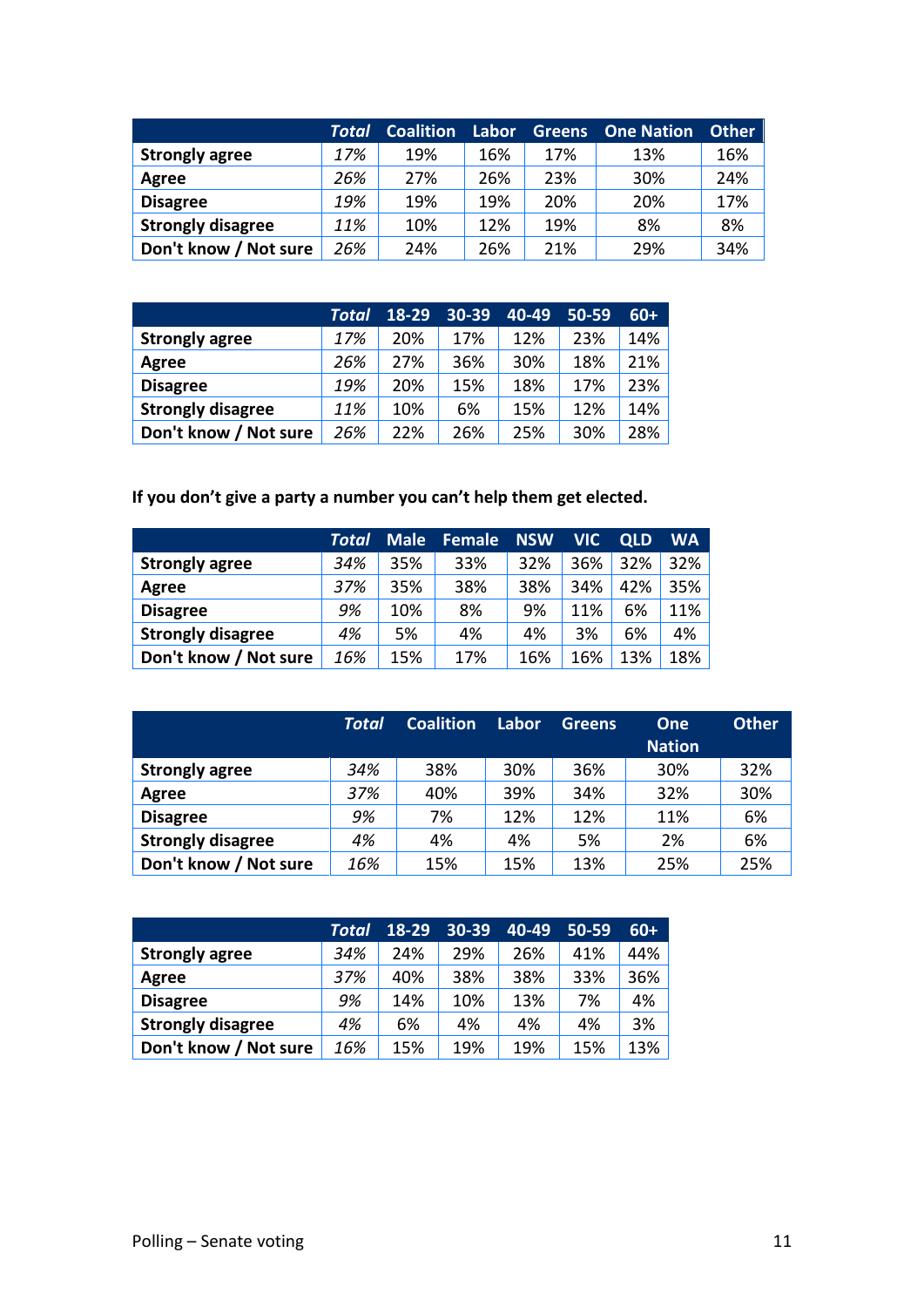**You should give a '6' to the party you dislike more than any other party on the ballot paper.**

|                          | Total | <b>Male</b> | Female | <b>NSW</b> | <b>VIC</b> | <b>QLD</b> | WA  |
|--------------------------|-------|-------------|--------|------------|------------|------------|-----|
| <b>Strongly agree</b>    | 23%   | 22%         | 24%    | 20%        | 23%        | 26%        | 18% |
| Agree                    | 27%   | 29%         | 25%    | 25%        | 27%        | 29%        | 29% |
| <b>Disagree</b>          | 17%   | 20%         | 15%    | 17%        | 19%        | 17%        | 14% |
| <b>Strongly disagree</b> | 11%   | 11%         | 11%    | 12%        | 11%        | 10%        | 11% |
| Don't know / Not sure    | 22%   | 18%         | 25%    | 26%        | 20%        | 17%        | 28% |

|                          | Total | <b>Coalition</b> | Labor | <b>Greens</b> | <b>One Nation</b> | <b>Other</b> |
|--------------------------|-------|------------------|-------|---------------|-------------------|--------------|
| <b>Strongly agree</b>    | 23%   | 25%              | 20%   | 25%           | 17%               | 23%          |
| Agree                    | 27%   | 25%              | 29%   | 25%           | 30%               | 29%          |
| <b>Disagree</b>          | 17%   | 18%              | 17%   | 18%           | 23%               | 13%          |
| <b>Strongly disagree</b> | 11%   | 12%              | 11%   | 16%           | 9%                | 6%           |
| Don't know / Not sure    | 22%   | 19%              | 23%   | 17%           | 21%               | 30%          |

|                          | Total | 18-29 | 30-39 | 40-49 | $50 - 59$ | $60+$  |
|--------------------------|-------|-------|-------|-------|-----------|--------|
| <b>Strongly agree</b>    | 23%   | 21%   | 21%   | 16%   | 26%       | 27%    |
| Agree                    | 27%   | 28%   | 31%   | 27%   | 26%       | 24%    |
| <b>Disagree</b>          | 17%   | 23%   | 18%   | 17%   | 14%       | $16\%$ |
| <b>Strongly disagree</b> | 11%   | 9%    | 9%    | 13%   | 13%       | $12\%$ |
| Don't know / Not sure    | 22%   | 19%   | 21%   | 26%   | 21%       | 22%    |

#### **You should vote 1 for the party you think is most likely to get elected**

|                          | Total | <b>Male</b> | <b>Female</b> | <b>NSW</b> | <b>VIC</b> | <b>QLD</b> | <b>WA</b> |
|--------------------------|-------|-------------|---------------|------------|------------|------------|-----------|
| <b>Strongly agree</b>    | 25%   | 24%         | 25%           | 23%        | 24%        | 27%        | 26%       |
| Agree                    | 24%   | 24%         | 25%           | 26%        | 26%        | 23%        | 26%       |
| <b>Disagree</b>          | 19%   | 19%         | 19%           | 20%        | 19%        | 18%        | 14%       |
| <b>Strongly disagree</b> | 20%   | 23%         | 17%           | 18%        | 20%        | 23%        | 19%       |
| Don't know / Not sure    | 12%   | 10%         | 14%           | 12%        | 11%        | 10%        | 15%       |

|                          | Total | <b>Coalition</b> | Labor | <b>Greens</b> | <b>Other</b> | <b>Other</b> |
|--------------------------|-------|------------------|-------|---------------|--------------|--------------|
| <b>Strongly agree</b>    | 25%   | 31%              | 23%   | 15%           | 15%          | 20%          |
| Agree                    | 24%   | 24%              | 24%   | 24%           | 28%          | 22%          |
| <b>Disagree</b>          | 19%   | 20%              | 20%   | 23%           | 21%          | 14%          |
| <b>Strongly disagree</b> | 20%   | 17%              | 22%   | 25%           | 27%          | 20%          |
| Don't know / Not sure    | 12%   | 8%               | 10%   | 13%           | 10%          | 24%          |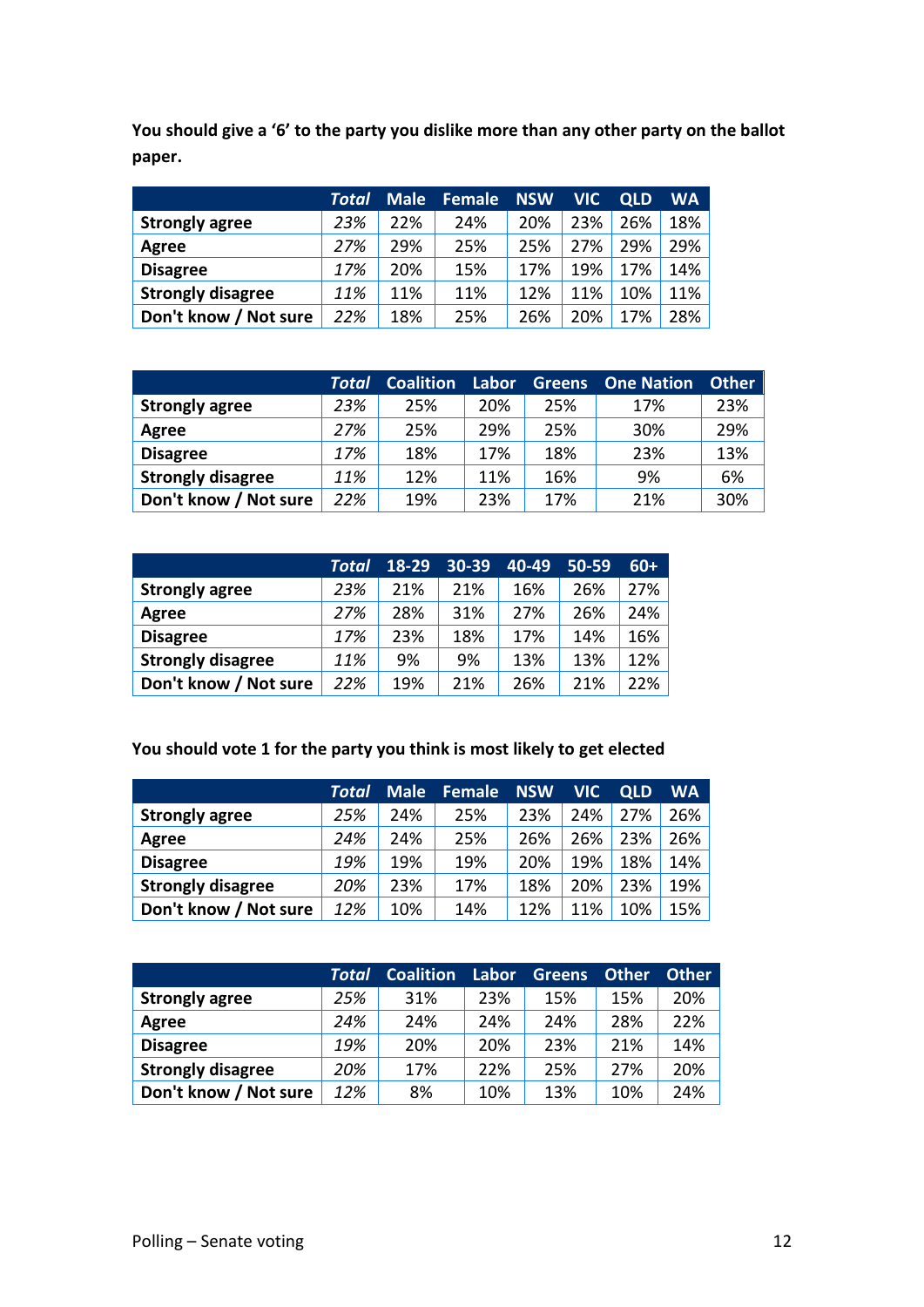|                          | Total | $18 - 29$ | 30-39 | 40-49 | $50 - 59$ | $60+$ |
|--------------------------|-------|-----------|-------|-------|-----------|-------|
| <b>Strongly agree</b>    | 25%   | 15%       | 25%   | 25%   | 28%       | 28%   |
| Agree                    | 24%   | 35%       | 26%   | 29%   | 14%       | 18%   |
| <b>Disagree</b>          | 19%   | 20%       | 22%   | 14%   | 18%       | 21%   |
| <b>Strongly disagree</b> | 20%   | 18%       | 12%   | 16%   | 31%       | 23%   |
| Don't know / Not sure    | 12%   | 11%       | 15%   | 16%   | 9%        | 9%    |

#### **You should vote 1 for the party you most want to get elected.**

|                          | Total | <b>Male</b> | <b>Female</b> | <b>NSW</b> | <b>VIC</b> | <b>QLD</b> | WA  |
|--------------------------|-------|-------------|---------------|------------|------------|------------|-----|
| <b>Strongly agree</b>    | 55%   | 54%         | 55%           | 53%        | 55%        | 58%        | 47% |
| Agree                    | 29%   | 29%         | 28%           | 29%        | 26%        | 30%        | 33% |
| <b>Disagree</b>          | 5%    | 7%          | 4%            | 6%         | 7%         | 2%         | 5%  |
| <b>Strongly disagree</b> | 2%    | 2%          | 2%            | 2%         | 2%         | 2%         | 3%  |
| Don't know / Not sure    | 10%   | 8%          | 11%           | 10%        | 10%        | 8%         | 12% |

|                          | Total | <b>Coalition</b> | Labor | <b>Greens</b> | <b>One Nation</b> | <b>Other</b> |
|--------------------------|-------|------------------|-------|---------------|-------------------|--------------|
| <b>Strongly agree</b>    | 55%   | 61%              | 56%   | 50%           | 54%               | 39%          |
| Agree                    | 29%   | 26%              | 28%   | 32%           | 37%               | 31%          |
| <b>Disagree</b>          | 5%    | 6%               | 4%    | 6%            | 0%                | 8%           |
| <b>Strongly disagree</b> | 2%    | 1%               | 3%    | 2%            | 2%                | 1%           |
| Don't know / Not sure    | 10%   | 6%               | 9%    | 10%           | 7%                | 21%          |

|                          | Total | 18-29 | 30-39 | 40-49 | $50 - 59$ | $60+$ |
|--------------------------|-------|-------|-------|-------|-----------|-------|
| <b>Strongly agree</b>    | 55%   | 42%   | 46%   | 47%   | 68%       | 66%   |
| Agree                    | 29%   | 33%   | 36%   | 34%   | 21%       | 22%   |
| <b>Disagree</b>          | 5%    | 11%   | 5%    | 6%    | 2%        | 3%    |
| <b>Strongly disagree</b> | 2%    | 4%    | 2%    | 1%    | 0%        | 2%    |
| Don't know / Not sure    | 10%   | 11%   | 11%   | 12%   | 9%        | 7%    |

**If you number beyond 6 your ballot paper is disqualified.**

|                          | Total | <b>Male</b> | <b>Female</b> | <b>NSW</b> | <b>VIC</b> | <b>QLD</b> | <b>WA</b> |
|--------------------------|-------|-------------|---------------|------------|------------|------------|-----------|
| <b>Strongly agree</b>    | 16%   | 15%         | 17%           | 14%        | 17%        | 16%        | 19%       |
| Agree                    | 22%   | 22%         | 22%           | 24%        | 23%        | 22%        | 16%       |
| <b>Disagree</b>          | 15%   | 17%         | 14%           | 16%        | 15%        | 16%        | 12%       |
| <b>Strongly disagree</b> | 17%   | 20%         | 14%           | 17%        | 18%        | 16%        | 11%       |
| Don't know / Not sure    | 30%   | 27%         | 33%           | 30%        | 26%        | 30%        | 42%       |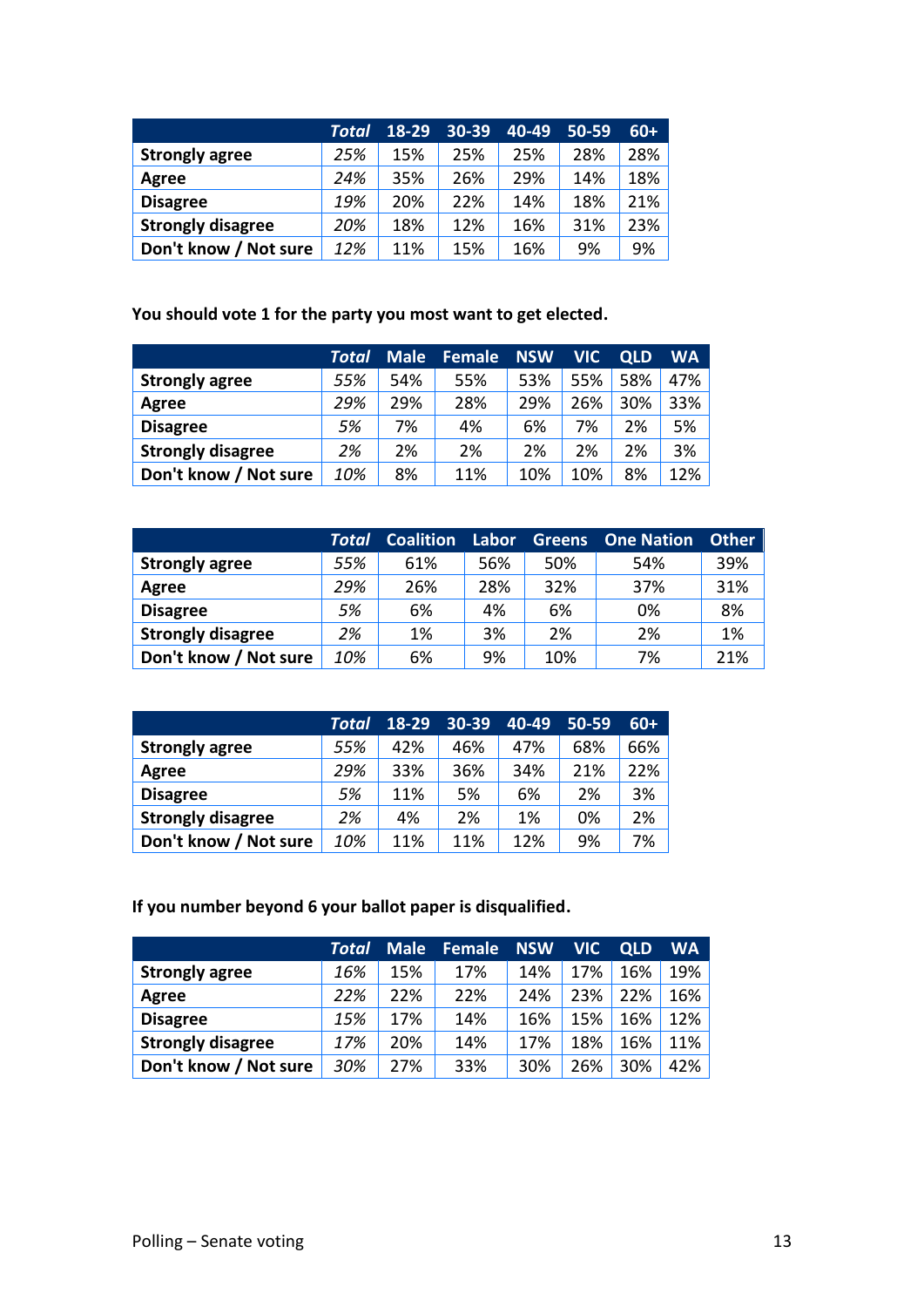|                          | Total | <b>Coalition</b> | Labor | <b>Greens</b> | <b>One Nation</b> | <b>Other</b> |
|--------------------------|-------|------------------|-------|---------------|-------------------|--------------|
| <b>Strongly agree</b>    | 16%   | 17%              | 16%   | 20%           | 9%                | 12%          |
| Agree                    | 22%   | 24%              | 21%   | 17%           | 18%               | 23%          |
| <b>Disagree</b>          | 15%   | 16%              | 17%   | 13%           | 16%               | 12%          |
| <b>Strongly disagree</b> | 17%   | 18%              | 16%   | 21%           | 15%               | 12%          |
| Don't know / Not sure    | 30%   | 25%              | 30%   | 29%           | 42%               | 40%          |

|                          | Total | 18-29 | 30-39 | 40-49 | $50 - 59$ | $60+$ |
|--------------------------|-------|-------|-------|-------|-----------|-------|
| <b>Strongly agree</b>    | 16%   | 16%   | 20%   | 11%   | 17%       | 15%   |
| Agree                    | 22%   | 29%   | 26%   | 22%   | 21%       | 15%   |
| <b>Disagree</b>          | 15%   | 15%   | 12%   | 16%   | 15%       | 18%   |
| <b>Strongly disagree</b> | 17%   | 15%   | 11%   | 17%   | 21%       | 19%   |
| Don't know / Not sure    | 30%   | 26%   | 30%   | 33%   | 27%       | 33%   |

**You are allowed to number every box above the line.**

|                          | Total | <b>Male</b> | <b>Female</b> | <b>NSW</b> | <b>VIC</b> | <b>QLD</b> | WA  |
|--------------------------|-------|-------------|---------------|------------|------------|------------|-----|
| <b>Strongly agree</b>    | 30%   | 29%         | 31%           | 28%        | 32%        | 33%        | 28% |
| Agree                    | 30%   | 31%         | 28%           | 32%        | 28%        | 30%        | 28% |
| <b>Disagree</b>          | 11%   | 12%         | 11%           | 11%        | 12%        | 9%         | 13% |
| <b>Strongly disagree</b> | 9%    | 10%         | 8%            | 9%         | 9%         | 7%         | 9%  |
| Don't know / Not sure    | 20%   | 19%         | 22%           | 20%        | 19%        | 22%        | 22% |

|                          | Total | <b>Coalition</b> | Labor | <b>Greens</b> | <b>One Nation</b> | <b>Other</b> |
|--------------------------|-------|------------------|-------|---------------|-------------------|--------------|
| <b>Strongly agree</b>    | 30%   | 34%              | 27%   | 31%           | 29%               | 24%          |
| Agree                    | 30%   | 33%              | 28%   | 23%           | 25%               | 32%          |
| <b>Disagree</b>          | 11%   | 9%               | 14%   | 15%           | 13%               | 7%           |
| <b>Strongly disagree</b> | 9%    | 9%               | 10%   | 8%            | 7%                | 7%           |
| Don't know / Not sure    | 20%   | 15%              | 21%   | 23%           | 26%               | 31%          |

|                          | Total | 18-29 | 30-39 | 40-49 | 50-59 | $60+$  |
|--------------------------|-------|-------|-------|-------|-------|--------|
| <b>Strongly agree</b>    | 30%   | 28%   | 27%   | 28%   | 34%   | $32\%$ |
| Agree                    | 30%   | 28%   | 35%   | 34%   | 22%   | 29%    |
| <b>Disagree</b>          | 11%   | 17%   | 8%    | 11%   | 12%   | 9%     |
| <b>Strongly disagree</b> | 9%    | 7%    | 7%    | 6%    | 11%   | $12\%$ |
| Don't know / Not sure    | 20%   | 21%   | 22%   | 21%   | 21%   | 18%    |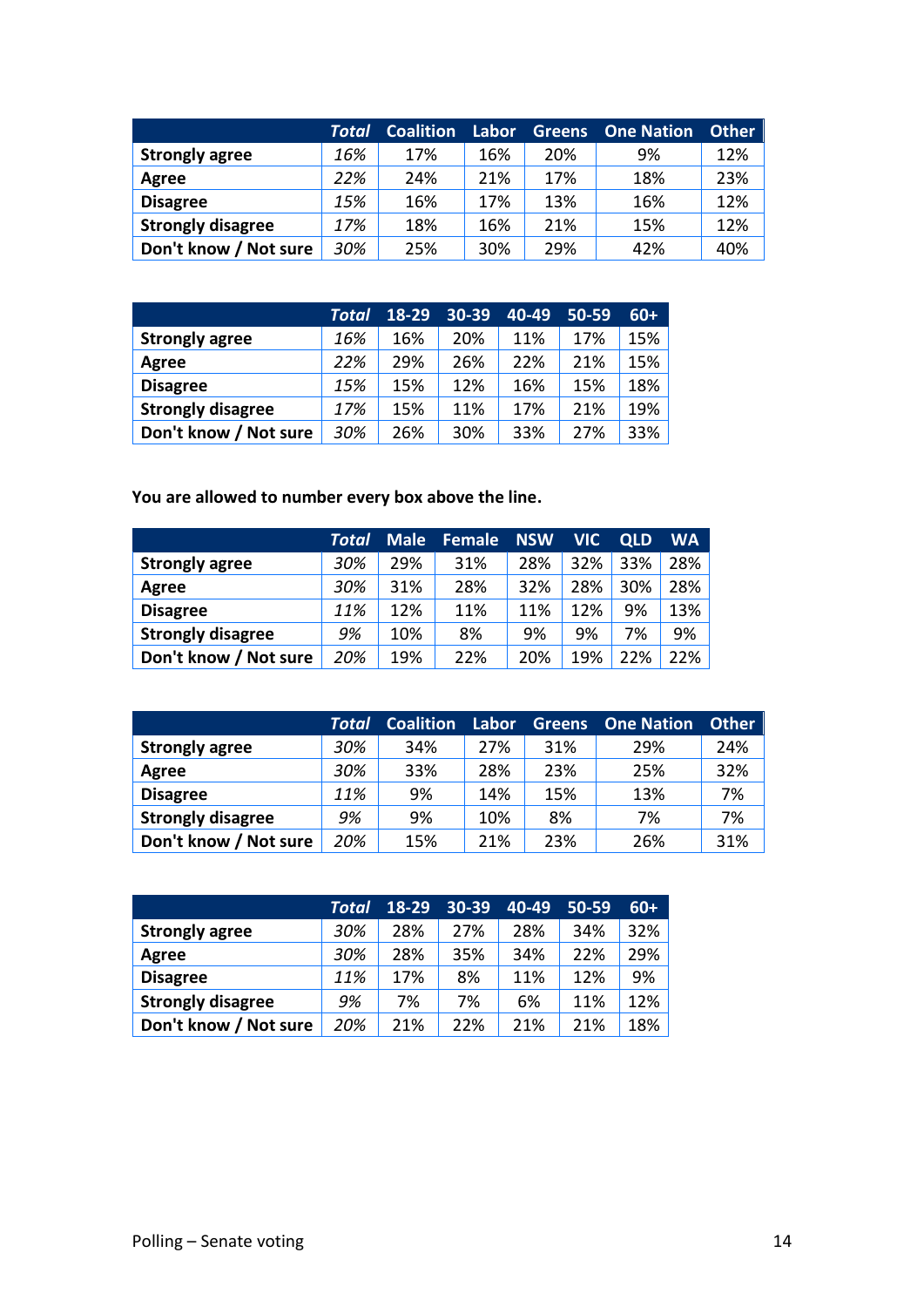#### **Which of the following parties would you like least to be elected to the Senate (upper house)?**

- Liberal / National Coalition
- Labor
- Greens
- Pauline Hanson's One Nation
- United Australia Party
- Liberal Democratic Party
- Don't know / Not sure

Responses to this question were used only to populate the following question.

**Imagine there are 15 parties running for election in the Senate in your state or territory.**

**If you wanted to stop [response from previous question] senators from being elected, how would you vote above the line to make it hardest for them to get elected?**

|                               | Total | <b>Male</b> | Female NSW |     | <b>VIC</b> | <b>QLD</b> | <b>WA</b> |
|-------------------------------|-------|-------------|------------|-----|------------|------------|-----------|
| Number 1 through 6 and put    | 22%   | 22%         | 22%        | 27% | 23%        | 20%        | 19%       |
| them in sixth place           |       |             |            |     |            |            |           |
| Number 1 through 15 and put   | 29%   | 33%         | 26%        | 27% | 30%        | 30%        | 25%       |
| them in fifteenth place       |       |             |            |     |            |            |           |
| Number 1 through 6 and do not | 33%   | 32%         | 35%        | 29% | 32%        | 37%        | 39%       |
| include them at all           |       |             |            |     |            |            |           |
| Don't know / Not sure         | 15%   | 14%         | 17%        | 17% | 15%        | 13%        | 18%       |

|                               | Total | <b>Coalition</b> | Labor | <b>Greens</b> | <b>One</b>    | <b>Other</b> |
|-------------------------------|-------|------------------|-------|---------------|---------------|--------------|
|                               |       |                  |       |               | <b>Nation</b> |              |
| Number 1 through 6 and put    | 22%   | 23%              | 25%   | 20%           | 13%           | 16%          |
| them in sixth place           |       |                  |       |               |               |              |
| Number 1 through 15 and put   | 29%   | 31%              | 24%   | 32%           | 28%           | 37%          |
| them in fifteenth place       |       |                  |       |               |               |              |
| Number 1 through 6 and do not | 33%   | 37%              | 33%   | 26%           | 32%           | 29%          |
| include them at all           |       |                  |       |               |               |              |
| Don't know / Not sure         | 15%   | 10%              | 17%   | 21%           | 26%           | 19%          |